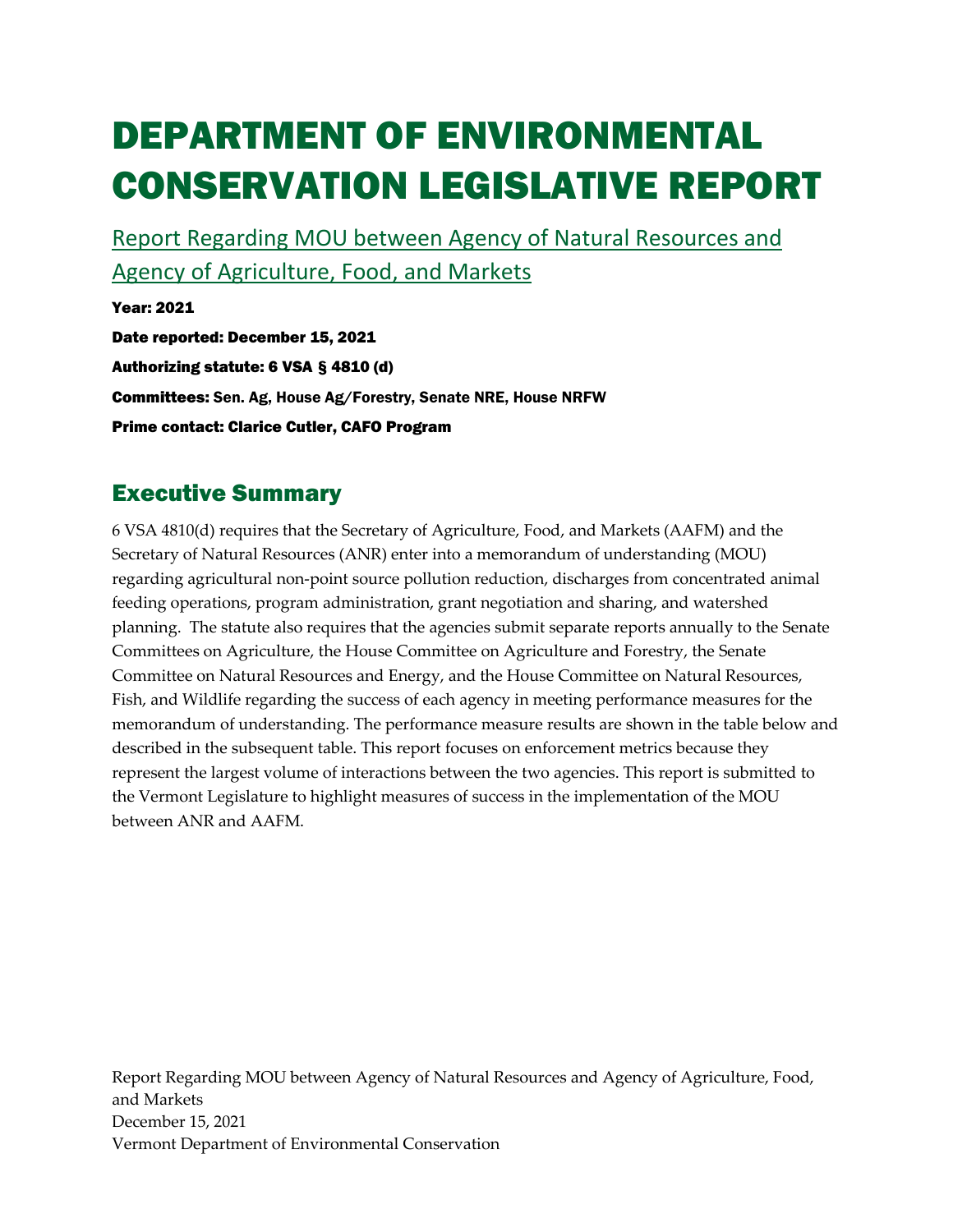| Performance Measure                                               | 2016                  | 2017 | 2018           | 2019 | 2020 | 2021 |
|-------------------------------------------------------------------|-----------------------|------|----------------|------|------|------|
| Agricultural water quality complaints received                    | 40                    | 68   | 71             | 132  | 79   | 50   |
| Agricultural water quality complaints closed <sup>1</sup>         | 49                    | 50   | 55             | 126  | 78   | 61   |
| Joint referrals to Attorney General's Office                      | <b>Not</b><br>tracked | 4    | $\overline{2}$ | 4    | 2    |      |
| Staff hours dedicated to process and<br>communication improvement | No data               | 228  | 20             | 30   | 27   | 23.5 |

<sup>1</sup>Because a complaint is closed when the investigation is resolved, complaints received during previous years may be closed in a current or future year.

#### **Performance Measures Explained**

| <b>Measure</b>                                                                           | Value                                                                                                                                                                                                                                            | Limitations                                                                                                                                                                                                                       |
|------------------------------------------------------------------------------------------|--------------------------------------------------------------------------------------------------------------------------------------------------------------------------------------------------------------------------------------------------|-----------------------------------------------------------------------------------------------------------------------------------------------------------------------------------------------------------------------------------|
| The number of farm-<br>related complaints received<br>each year                          | Provides a general measure of<br>how many citizen complaints are<br>received each year. This also<br>includes discharges documented<br>by ANR staff. With improved<br>communication from AAFM, this<br>now also includes referrals from<br>AAFM. | Represents only what the<br>public knows to file a<br>complaint on, or what can be<br>seen by a regulator on a given<br>day.                                                                                                      |
| The number of farm-<br>related complaints closed<br>each year                            | Represents investigations of<br>complaints and responsiveness.<br>Represents resolution (mostly,<br>compliance gained but often court<br>orders or enforcement actions to<br>do so) of violations.                                               | Does not represent the actions<br>taken by each agency to<br>address violations identified<br>by other measures, such as<br>inspections, etc. Does not<br>reflect if all required corrective<br>actions have been<br>implemented. |
| The number of joint farm<br>related referrals to the<br><b>Attorney General's Office</b> | Represents the agreement<br>between the two agencies that a<br>violation required elevated<br>enforcement and increased<br>coordination.                                                                                                         | Potential cases are driven by<br>complaints and inspections,<br>not by the agencies themselves;<br>numbers may increase or<br>decrease based on factors<br>outside of the agencies control.                                       |

Report Regarding MOU between Agency of Natural Resources and Agency of Agriculture, Food, and Markets December 15, 2021 Vermont Department of Environmental Conservation